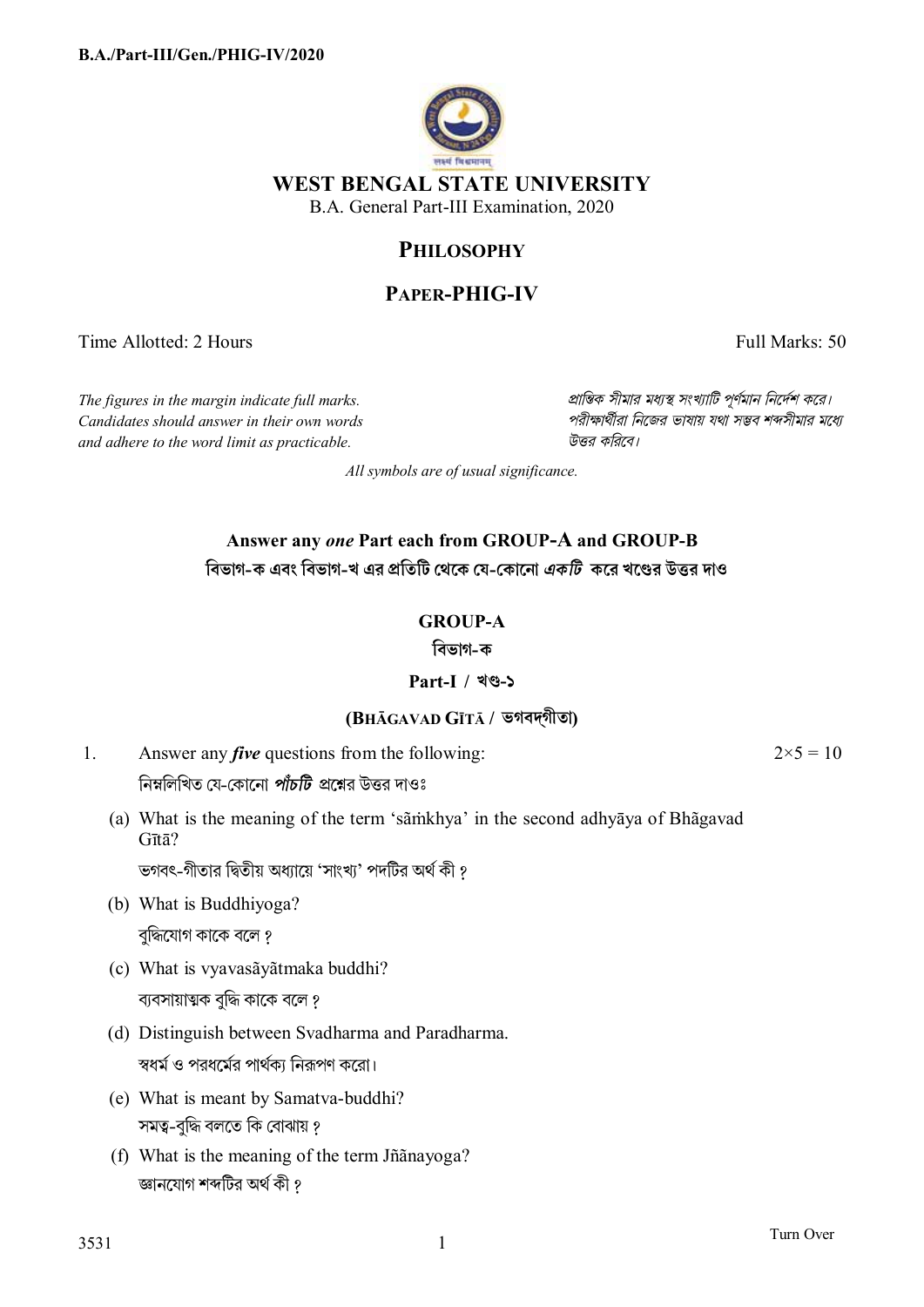- (g) What is the difference between sat and asat? সৎ এবং অসৎ-এর মধ্যে পার্থক্য কী ?
- (h) Distinguish between Sakãma and Niṣkãma karma. সকাম ও নিষ্কাম কর্মের মধ্যে পার্থক্য করো।
- (i) What is the importance of attaining knowledge as mentioned in Gītā? গীতায় উল্লিখিত জ্ঞানলাভের গুরুত্ব বলতে কী বোঝো ?
- (j) What is the difference between 'sreya' and 'preya'. 'শ্রেয়া' ও 'প্রেয়'র মধ্যে পার্থক্য লেখাে।

#### **OR**

- 2. Write a note on any *one* of the following: িনmিলিখত েয-েকােনা *একিট* িবষেয়র উপর টীকা েলেখাঃ  $10\times1=10$ 
	- (i) Karma, Vikarma, Akarma কম, িবকম, অকম
	- (ii) Theory of self in Gītā গীতার আত্মতত্ত
	- (iii) Pranayām pাণায়াম
	- (iv) Niṣkāma Karma. নিষ্কাম কৰ্ম।

|    | Answer any one question from the following                                                                                                                                                     | $15 \times 1 = 15$ |
|----|------------------------------------------------------------------------------------------------------------------------------------------------------------------------------------------------|--------------------|
| 3. | Discuss the origination and effect of anger in human mind according to the<br>second adhyaya of Bhagavad Gītā. Why control of anger is necessary for a<br>person willing to attain liberation? | $12 + 3$           |
|    | ভগবদ্গীতার দ্বিতীয় অধ্যায় অনুসরণে মানব মনের ক্রোধের উৎপত্তি ও তার পরিণাম বিষয়ে আলোচনা<br>করো। একজন মোক্ষকামী ব্যক্তির পক্ষে ক্রোধের নিয়ন্ত্রণ আবশ্যক কেন ?                                 |                    |
| 4. | Explain with reference to the context the justifiability of the notion of Avatara as<br>mentioned in Bhagavad Gītā.                                                                            | 15                 |
|    | ভগবদগীতায় অবতার তত্ত্বের যৌক্তিকতা প্রসঙ্গ নির্দেশপূর্বক ব্যাখ্যা করো।                                                                                                                        |                    |
| 5. | What is meant by yajña? Explain the significance of different types of yajña as<br>mentioned by Sri Krsna.                                                                                     | 15                 |
|    | যজ্ঞ বলতে কি বোঝায় ? শ্রীকৃষ্ণ বর্ণিত বিভিন্ন প্রকার যজ্ঞের তাৎপর্য ব্যাখ্যা করো।                                                                                                             |                    |
| 6. | If Buddhiyoga is superior to Karmayoga, then why Sri Krishna asked Arjuna for<br>Karmayoga?                                                                                                    | 15                 |
|    | বুদ্ধিযোগ যখন কৰ্মযোগ অপেক্ষা শ্ৰেষ্ঠ, শ্ৰীকৃষ্ণ অৰ্জুনকে কৰ্মযোগের অনুষ্ঠান করতে বলেছেন কেন ?                                                                                                 |                    |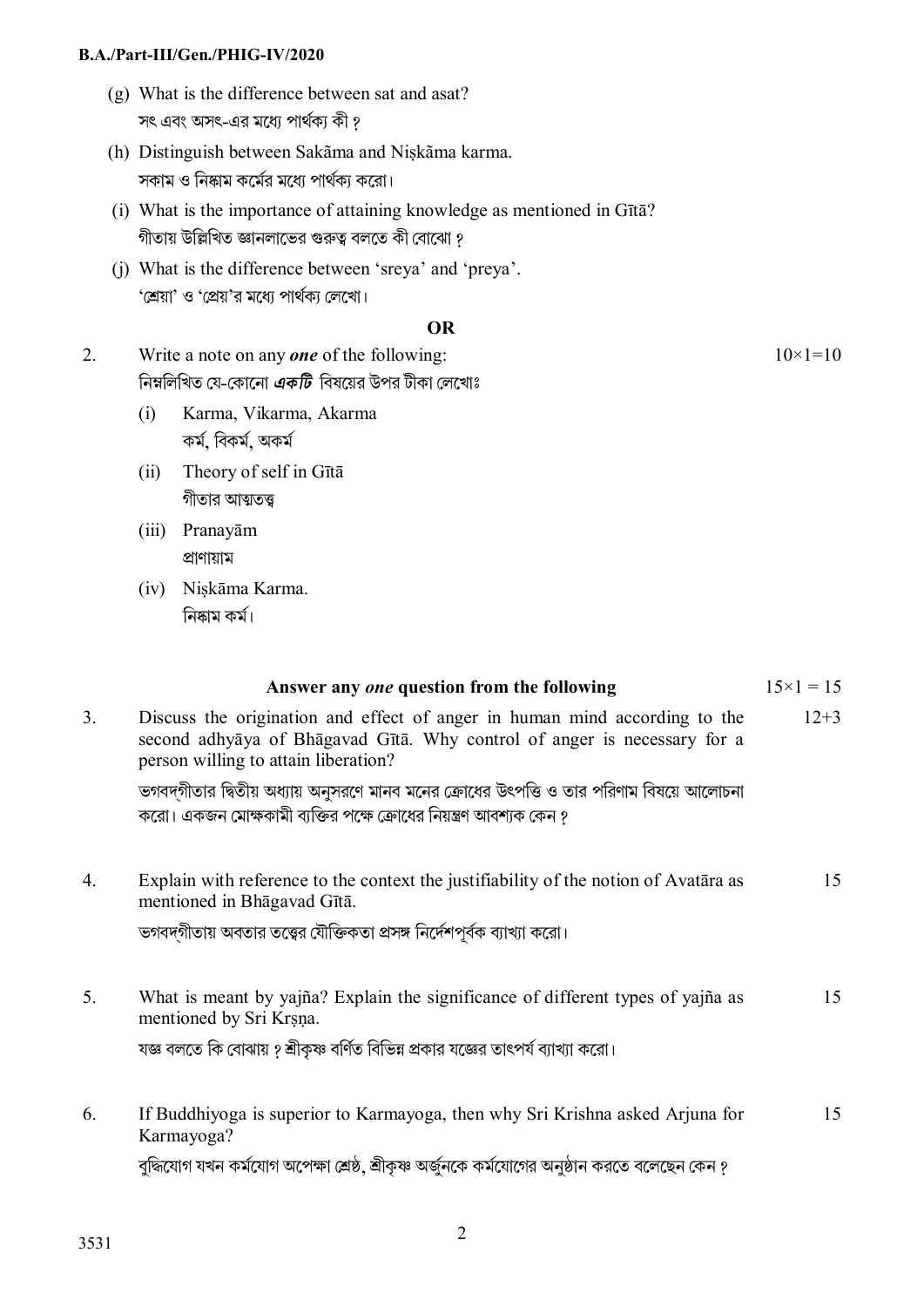### **Part-II / খč-২**

### **(PRACTICAL ETHICS / ব°বহািরক নীিতিবদ°া)**

- 1. Answer any *five* questions from the following: নিম্নলিখিত যে-কোনো *পাঁচটি প্র*শ্নের উত্তর দাওঃ  $2 \times 5 = 10$ (a) What is Practical Ethics? ব্যবহারিক নীতিবিদ্যা কাকে বলে ? (b) Distinguish between Rights and Human Rights. অধিকার এবং মানবাধিকার-এর মধ্যে পার্থক্য করো। (c) What is the difference between killing and suicide? হত্যা এবং আত্মহত্যার মধ্যে পার্থক্য কী ? (d) What are the different types of suicide? আত্মহত্যার বিভিন্ন প্রকারগুলি কী কী <u>?</u> (e) What is euthanasia? কপাহত্যা কাকে বলে ? (f) What are the different theories of punishment? শাস্তিতত্ত্বের বিভিন্ন মতবাদগুলি কি কি ? (g) Mention two types of feminism and write names of two feminist philosophers. নারীবাদের দুটি প্রকার উল্লেখ করো এবং দুইজন নারীবাদী দার্শনিকের নাম লেখো। (h) What is non-anthropocentric environmental Ethics? অ-নকেন্দ্রিক পরিবেশ নীতিবিদ্যা বলতে কি বােঝাে ? (i) "No one is born a woman, she becomes a woman" who made this statement? ''কেউ নারী হয়ে জন্মায় না, নারী হয়ে ওঠে''- এই উক্তিটি কার ? (j) What is the difference between active and passive Euthanasia? সচেষ্ট ও নিশ্চেষ্ট করুণা হতাার মধ্যে পার্থকা কী ? **OR**  2. Write a note on any *one* of the following: িনmিলিখত েয-েকােনা *একিট* িবষেয়র উপর টীকা েলেখাঃ  $10\times1 = 10$  (i) Liberal Feminism উদারপন্থী নারীবাদ (ii) Is suicide moral crime? আত্মহতাা কি নৈতিক অপরাধ *?*  (iii) Anthropocentric Environmental Ethics নকেন্দ্রিক পরিবেশগত নীতিবিদ্যা
	- (iv) Distinguish between Ethics and Practical Ethics. নীতিবিদ্যা ও ব্যবহারিক নীতিবিদ্যার পার্থক্য।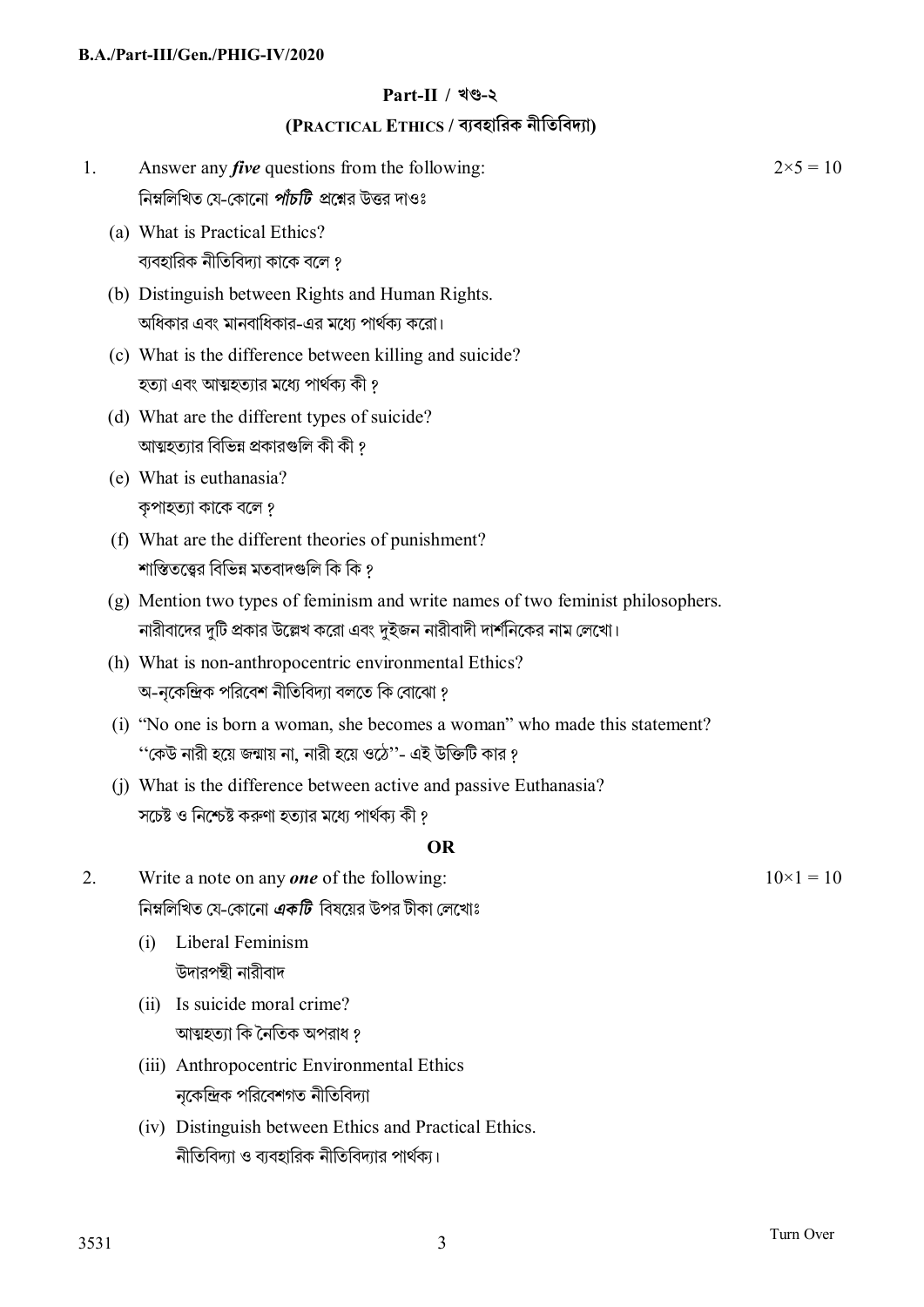|                | Answer any one question from the following                                                                                                    | $15 \times 1 = 15$ |
|----------------|-----------------------------------------------------------------------------------------------------------------------------------------------|--------------------|
| 3 <sub>1</sub> | Discuss the main characteristics of Human Rights.                                                                                             | 15                 |
|                | মানবাধিকারের মূল বৈশিষ্ট্যগুলি আলোচনা করো।                                                                                                    |                    |
| 4.             | Explain the distinction between Voluntary and Involuntary euthanasia. Explain<br>the arguments in favour of and against Voluntary Euthanasia. | $3 + 12$           |
|                | ঐচ্ছিক ও অনৈচ্ছিক কৃপাহত্যার মধ্যে পার্থক্য আলোচনা করো। ঐচ্ছিক কৃপাহত্যার সপক্ষে ও বিপক্ষে<br>যুক্তিগুলি আলোচনা করো।                          |                    |
| 5.             | What is meant by Environment? Explain in this connection the nature and scope<br>of Environmental Ethics.                                     | $3 + 12$           |
|                | পরিবেশ বলতে কি বোঝো ? এই প্রসঙ্গে পরিবেশগত নীতিবিদ্যার স্বরূপ ও পরিধি আলোচনা করো।                                                             |                    |
| 6.             | Define Punishment. Explain in brief the different theories of Punishment. Which<br>theory is satisfactory?                                    | $2+10+3$           |
|                | শাস্তির সংজ্ঞা দাও। শাস্তি সম্পর্কে বিভিন্ন মতবাদগুলি সংক্ষেপে আলোচনা করো। কোন মতবাদটি<br>সম্ভোষজনক ?                                         |                    |

### **GROUP-B**

#### **িবভাগ-খ**

### **Part-I / খč-১**

## (**SOCIAL AND POLITICAL PHILOSOPHY / সামািজক এবং রাজনীিতক দশন**)

1. Answer any *five* questions from the following: নিম্নলিখিত যে-কোনো *পাঁচটি প্র*শ্নের উত্তর দাওঃ

 $2 \times 5 = 10$ 

- (a) What is Society? সমাজ কােক বেল ?
- (b) What is Association?
	- সংঘ কী ?
- (c) What are the bases of Community? সম্প্রদায়ের ভিত্তিগুলি কী কী ?
- (d) Mention two main differences between Custom and Law. প্রথা ও আইনের মধ্যে দুটি প্রধান পার্থক্য কী ?
- (e) What is Democracy? গণতন্ত্ৰ কাকে বলে ?
- (f) What is moral code? নৈতিক বিধি কাকে বলে ?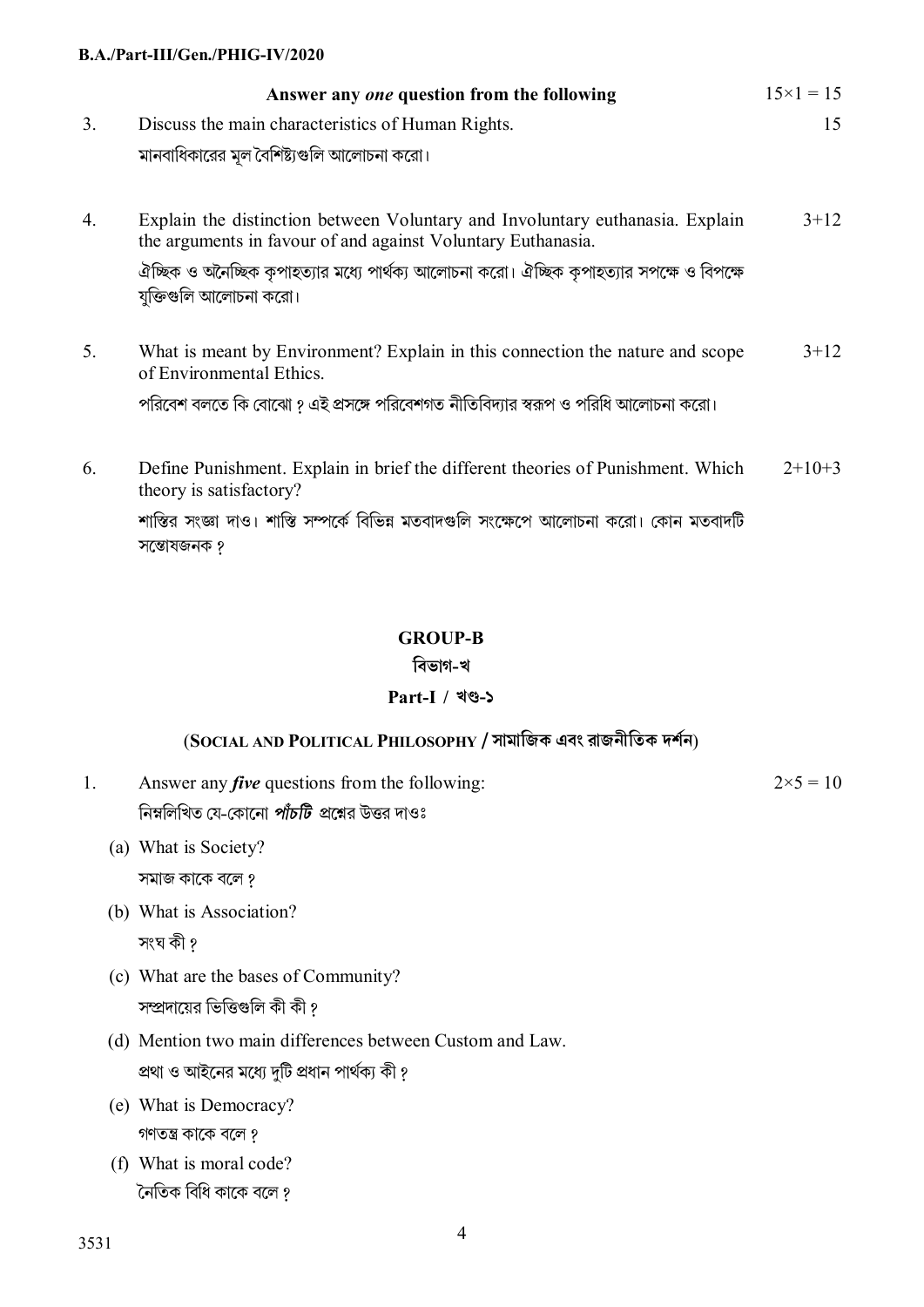- (g) What is Civilization? সভ্যতা বলতে কি বোঝায় ?
- (h) What do you mean by Socialism? সমাজতন্ত্ৰ বলতে তুমি কি বোঝো ?
- (i) Distinguish between Association and Institution. সংঘ ও অনুষ্ঠানের পার্থক্য কী ?
- (j) What are the different types of Democracy? গণতন্ত্রের প্রকারভেদগুলি কি কি ?

#### **OR**

- 2. Write a note on any *one* of the following: িনmিলিখত েয-েকােনা *একিট* িবষেয় টীকা েলেখাঃ  $10\times1 = 10$ 
	- (i) 'Society is the web of social relationship' 'সমাজ হল সামাজিক সম্পর্ক সমূহের বুনট'
	- (ii) Difference between moral code and religious code. নৈতিক বিধি ও ধর্মীয় বিধির মধ্যে পার্থক্য
	- (iii) Scientific Socialism বৈজ্ঞানিক সমাজতন্ত্ৰ
	- (iv) Difference between liberal and social democracy. উদারনৈতিক ও সমাজতান্ত্রিক গণতন্ত্রের পার্থক্য।

|    | Answer any one question from the following                                                                                                                                                                                                          | $15 \times 1 = 15$ |
|----|-----------------------------------------------------------------------------------------------------------------------------------------------------------------------------------------------------------------------------------------------------|--------------------|
| 3. | What is Social Group? Discuss different types of Social group with Examples.<br>সামাজিক গোষ্ঠী বলতে কি বোঝায় ? বিভিন্ন প্রকার সামাজিক গোষ্ঠী উদাহরণসহ আলোচনা করো।                                                                                  | $3+12$             |
| 4. | Distinguish between 'civilization' and 'culture'.<br>'সভ্যতা' এবং 'সংস্কৃতির' মধ্যে তুলনামূলক আলোচনা করো।                                                                                                                                           | 15                 |
| 5. | What is meant by 'Caste'? Write a comparative study of social class and caste.<br>'জাতি' বলতে কি বোঝায় ? সামাজিক শ্রেণী ও জাতির মধ্যে তুলনামূলক আলোচনা করো।                                                                                        | $2+13$             |
| 6. | What is Utopian Socialism? Why is it called 'Utopian'? Discuss in this context<br>theory of Saint Simon and Robert Owen.<br>কাল্পনিক সমাজতন্ত্র কাকে বলে ? একে 'কাল্পনিক' বলা হয় কেন ? এই প্রসঙ্গে সাঁ সিমোঁ ও রবার্ট<br>ওয়েনের মতবাদ আলোচনা করো। | $3+2+10$           |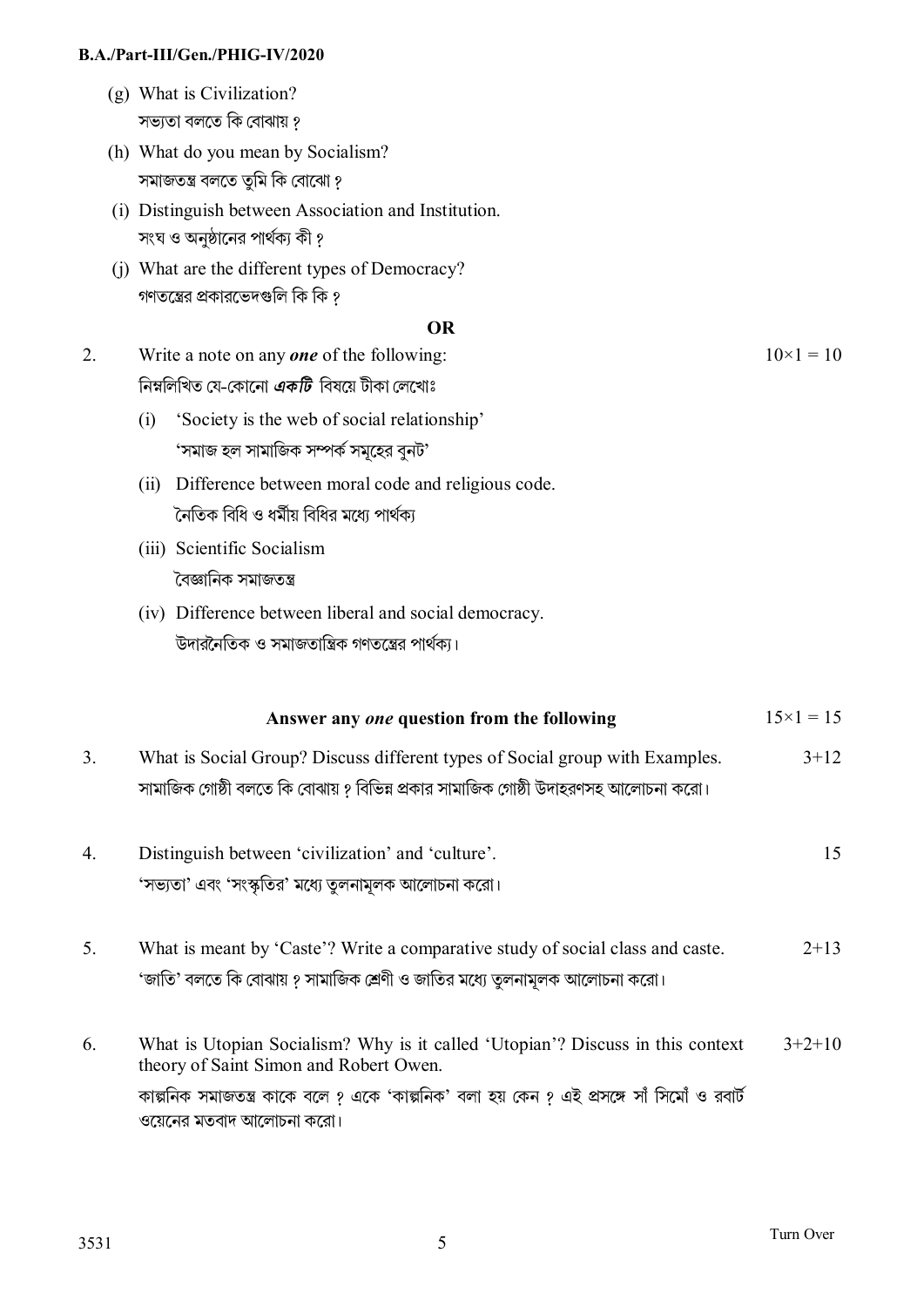## **Part-II / খč-২**

# **(PHILOSOPHY OF RELIGION / ধমদশন)**

| 1. | Answer any <i>five</i> questions from the following:     | $2 \times 5 = 10$ |
|----|----------------------------------------------------------|-------------------|
|    | নিম্নলিখিত যে-কোনো <i>পাঁচটি প্র</i> শ্নের উত্তর দাওঃ    |                   |
|    | (a) What is Religion?                                    |                   |
|    | ধৰ্ম কী ?                                                |                   |
|    | (b) What is Taboo?                                       |                   |
|    | টাবু কী ?                                                |                   |
|    | (c) What is Totemism?                                    |                   |
|    | টোটেমবাদ কী ?                                            |                   |
|    | (d) What is Magic?                                       |                   |
|    | যাদুবিদ্যা কী ?                                          |                   |
|    | (e) Who advocates the Ghost worship theory?              |                   |
|    | প্রেতপূজা মতবাদের প্রবক্তা কে ?                          |                   |
|    | (f) What is animistic theory?                            |                   |
|    | সৰ্বপ্ৰাণবাদ কী ?                                        |                   |
|    | (g) What is meant by 'Philosophy of Religion'?           |                   |
|    | ধৰ্মদৰ্শন বলতে কি বোঝায় ?                               |                   |
|    | (h) What is the Moral Argument for the existence of God? |                   |
|    | ঈশ্বরের অস্তিত্বসাধক নৈতিক যুক্তিটি কী ?                 |                   |
|    | (i) What is religious consciousness?                     |                   |
|    | ধর্মীয় চেতনা কাকে বলে ?                                 |                   |
|    | (j) What is evil?                                        |                   |
|    | অমঙ্গল কী ?                                              |                   |
|    | <b>OR</b>                                                |                   |
| 2. | Write note on any <b>one</b> of the following:           | $10\times1=10$    |
|    | নিম্নলিখিত যে-কোনো <i>একটি</i> বিষয়ের উপর টীকা লেখোঃ    |                   |
|    | Concept of Mana<br>(i)                                   |                   |
|    | মানার ধারণা                                              |                   |
|    | Cosmological Argument for the existence of God<br>(ii)   |                   |
|    | ঈশ্বরের অস্তিত্ব সাধক বিশ্বতাত্ত্বিক যুক্তি              |                   |
|    | (iii) Agnosticism                                        |                   |
|    | অজ্ঞেয়বাদ                                               |                   |
|    | (iv) Relation between Magic and Religion.                |                   |
|    | যাদু এবং ধর্মের সম্বন্ধ।                                 |                   |
|    |                                                          |                   |